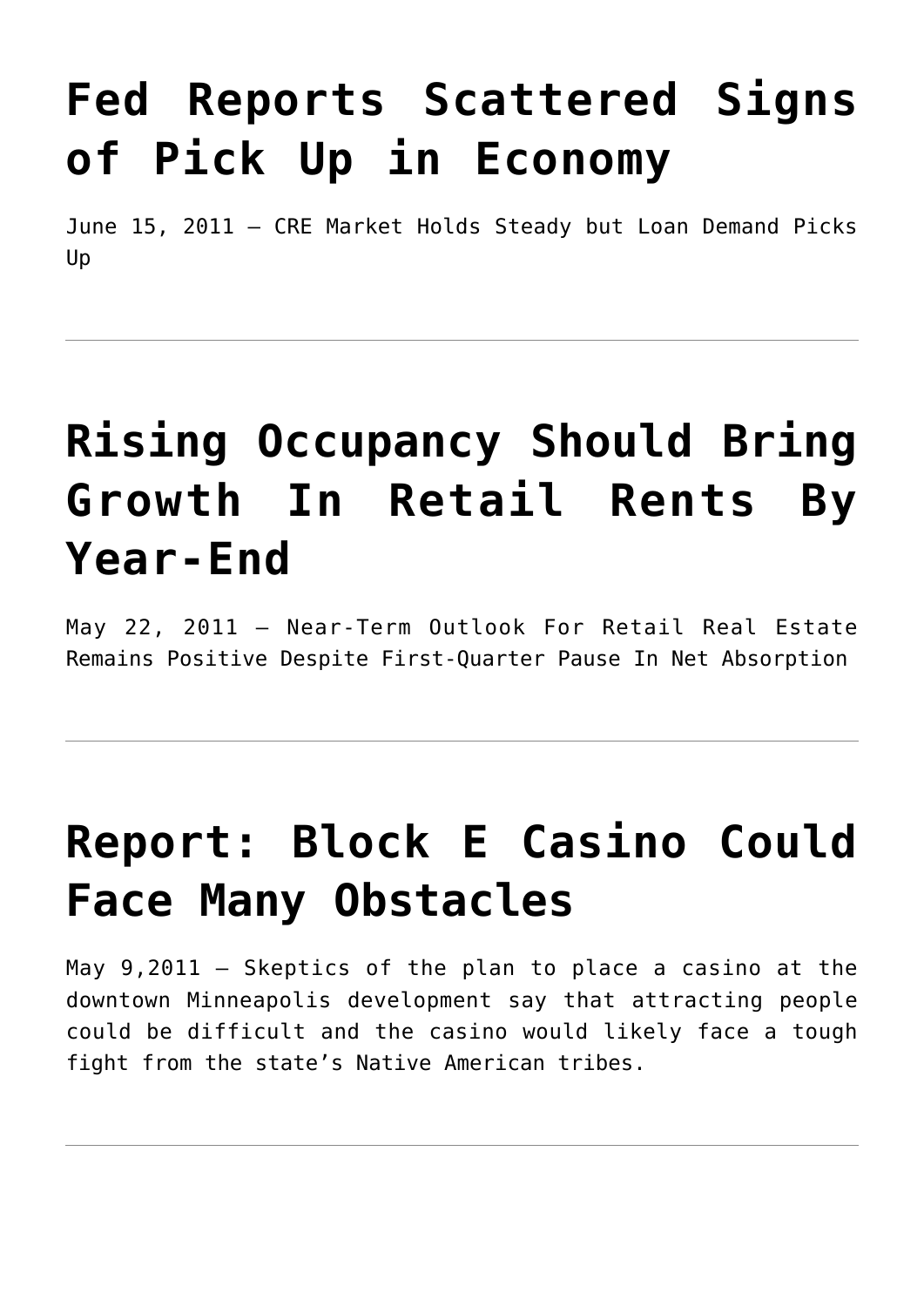## **[Normal just fine for retail](https://resultsrealestateinc.com/in-normal-just-fine/) [real estate](https://resultsrealestateinc.com/in-normal-just-fine/)**

Portland OR – After the collapse of 2008 and 2009, Greater Portland is back on firmer ground, brokers report.

#### **[What to expect in real estate](https://resultsrealestateinc.com/what-to-expect-in-real-estate-investment-this-year/) [investment this year](https://resultsrealestateinc.com/what-to-expect-in-real-estate-investment-this-year/)**

Last, let's look at the results of the Minnesota Commercial Real Estate Survey. The semiannual survey poses questions to 50 local real estate market experts …

# **[Commercial Real Estate: Out](https://resultsrealestateinc.com/in-commercial-real-estate/) [of Intensive Care, but Still](https://resultsrealestateinc.com/in-commercial-real-estate/) [in Recovery](https://resultsrealestateinc.com/in-commercial-real-estate/)**

Despite a Positive Prognosis for a Full Recovery, the Commercial Real Estate Market Continues to Recuperate, According to John B. Levy & Company "Mortgage …